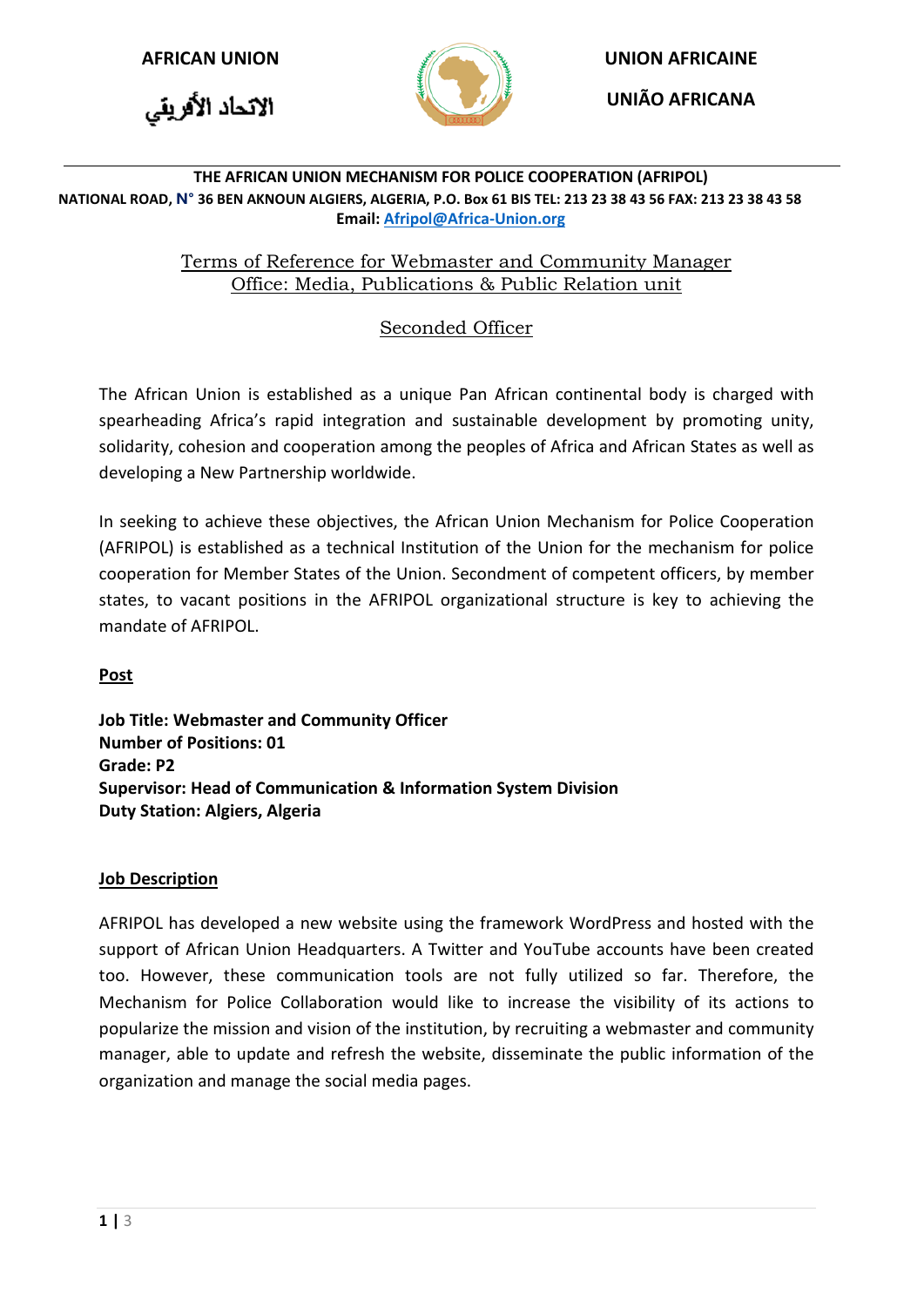The Webmaster and Community Manager will undertake the following activities in supporting the police agencies of the Member States:

• Update and refresh the website of AFRIPOL will new information related to the recent activities.

• Ensure the request transmitted through the contact form of the website are read and transmitted to the right department.

- Extract the statistics on website visitors using the available visitor's data engine and transmit the report the Head of department for deeper analysis.
- Manage the Intranet portal of AFRIPOL and facilitate users' requests.
- Assess the social media pages of AFRIPOL and propose a workplan for optimization and increase of visibility.
- Facilitate the certification of the social media pages and work on the communication campaign to targeted audience.
- Implement the Communication Strategy of AFRIPOL and ensure alignment with new trends in the arena of social media.
- Contribute to design research and innovation on communication strategy and tools.
- Carry out any other duties assigned by the Head Communication and Information System Division.

## **Qualifications and skills**

- The minimum qualification for this post is an advanced university degree (Bachelor or master's degree) or equivalent, in information technology or related fields.
- A minimum of five (5) years in managing institutional website and social media.
- Experience in web design, social media updating and utilization of communication materials for digital contents. An experience with WordPress framework is desirable.
- Experience in social media account certification process and audience increase.
- Experience in working with an international or multilateral organization is desirable.
- Should have strong analytical skills.
- Should possess good planning and organizational skills.
- Should have good written and oral communication skills.

## **Language requirements**

Proficiency in one of the African Union working languages (Arabic, English, French and Portuguese) is a requirement.

## **Age Requirement**

Candidates should preferably be between 25 and 50 years old.